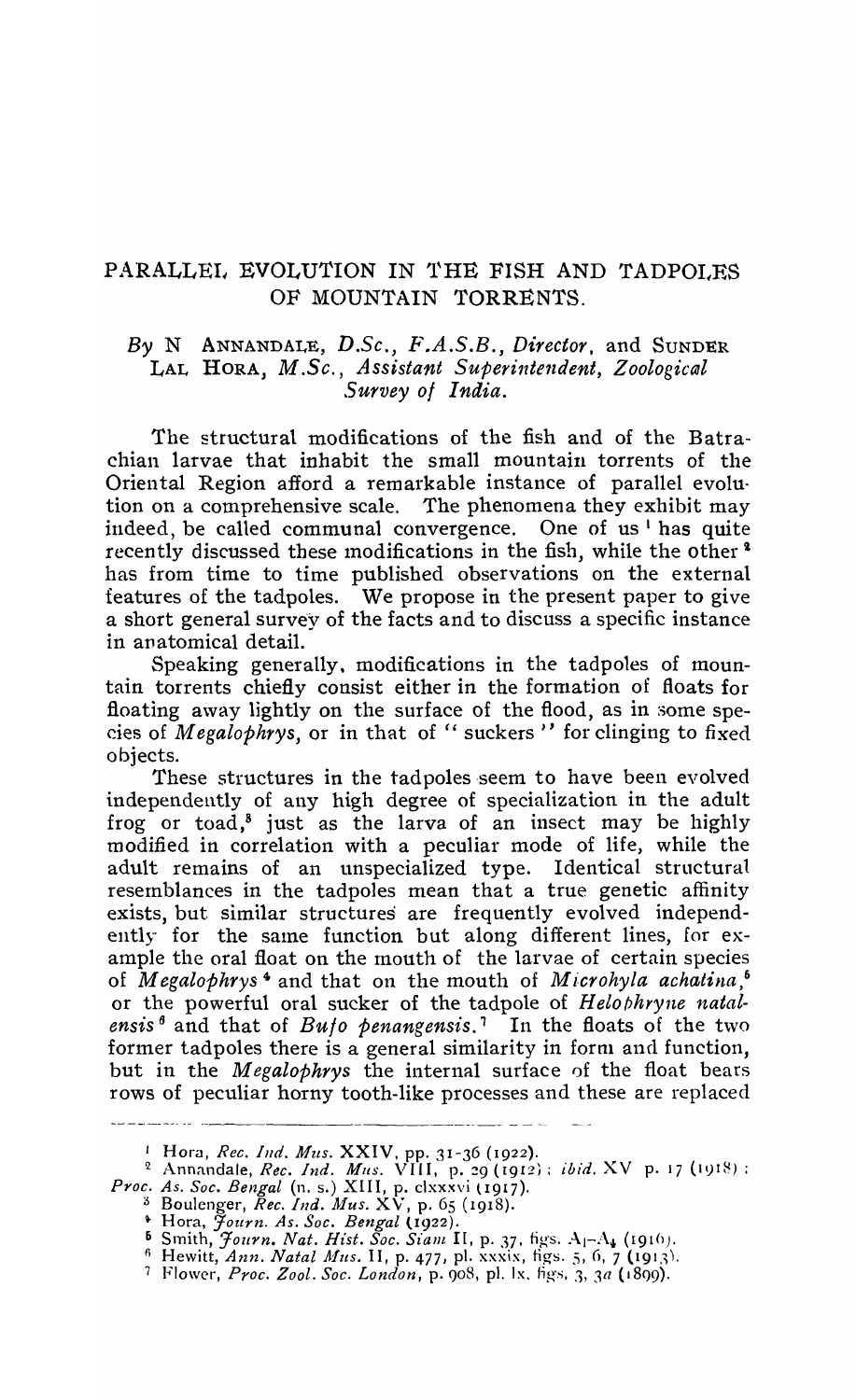in the *Microhyla* by soft ridges. Moreover, it is much more evident in the latter tadpole than in the former that the whole float is formed by a hypertrophy of the lower lip. Similarly in the *H elophryne* and the *Bulo* there is a structural difference, only to be observed on close examination. The sucker of the *Bu/o* is formed (much in the same general way as the float of M *achatina* but correlated with an entirely different function) by a hypertrophy of the lower lip, while in the *Helophryne* both lips are equally developed.

In this respect the *Helophryne* closely resembles an unidentified larva discussed by one <sup>1</sup> of us from the Malabar Zone of Peninsular India. Indeed the structural analogy is so close that it does not seem too much to claim that there is also a homology, in other words that a genetic affinity exists.<sup>9</sup> We can claim genetic affinity only between those tadpoles in which similar structures are present with a similar function and produced by the same modifications of structures or organs common to widely different forms, but when these conditions occur to such a degree as to produce morphological identity it is not extravagant to do so.

Suckers may be produced by the evolution of a new organ. as in the species of *Rana* described later, or by hypertrophy of the lips, as in the tadpoles of the *Helophryne* and the *Bufo*  discussed above. In the latter instance many different stages in the evolution of the perfect structure are known.<sup>8</sup> But in species like *Rana a/ghana* the peculiar structure seems, so far as our present knowledge goes, to have arisen strictly *de novo.* That it has really done so is of course improbable, but the earlier stages have not been discovered and have perhaps been eliminated. There is no evidence for any homology between the adhesive apparatus and that found on tbe ventral surface of all very young Batrachian iarvae.'

It has been observed by one of us both in the Khasi Hills and the Nilgiris that the tadpoles abundant in the large pools of hill-streams, at spots at which the current is not rapid, belong to quite a different type from any we have mentioned, being very large and stout, with powerful tails, comparatively small mouths, no marked structural peculiarities of an obviously adaptive nature and either a very conspicuous or a very dense pigmentation. Good examples of this type are the tadpoles of *Rana alticola*<sup>6</sup> in Assam and of *R. 1naiabarica* in South India. The former has a conspicuous black ocellus on the tail and possesses parotid glands which produce an abundant secretion on irritation. The latter are of a

- 8 Annandale, *Rec. Ind. Mus.* VIII, p. 19 (1912).
- 4 Boulenger, *Rec. Ind. Mus.* XX, pp. 100, *168* (1920).
- $\bullet$  Thiele, Zeitsch. wiss. Zool. XLVI, p. 75, pl. x, fig. 6 (1888).

<sup>1</sup> Annandale, *Rec. Ind. Mus.* X V, p. 22, pl. I, figs. 6, *6a* (1918).

<sup>&</sup>lt;sup>2</sup> No frog of the family Cystignathidae is known from the Oriental Region, but the Batrachia of the hills of the Malabar Zone are still imperfectly studied and the adult of this tadpole is a burrowing form and, therefore, liable to escape notice. The Ethiopian affinities of the fauna of the Malabar Zone are well recognised by Zoogeographers.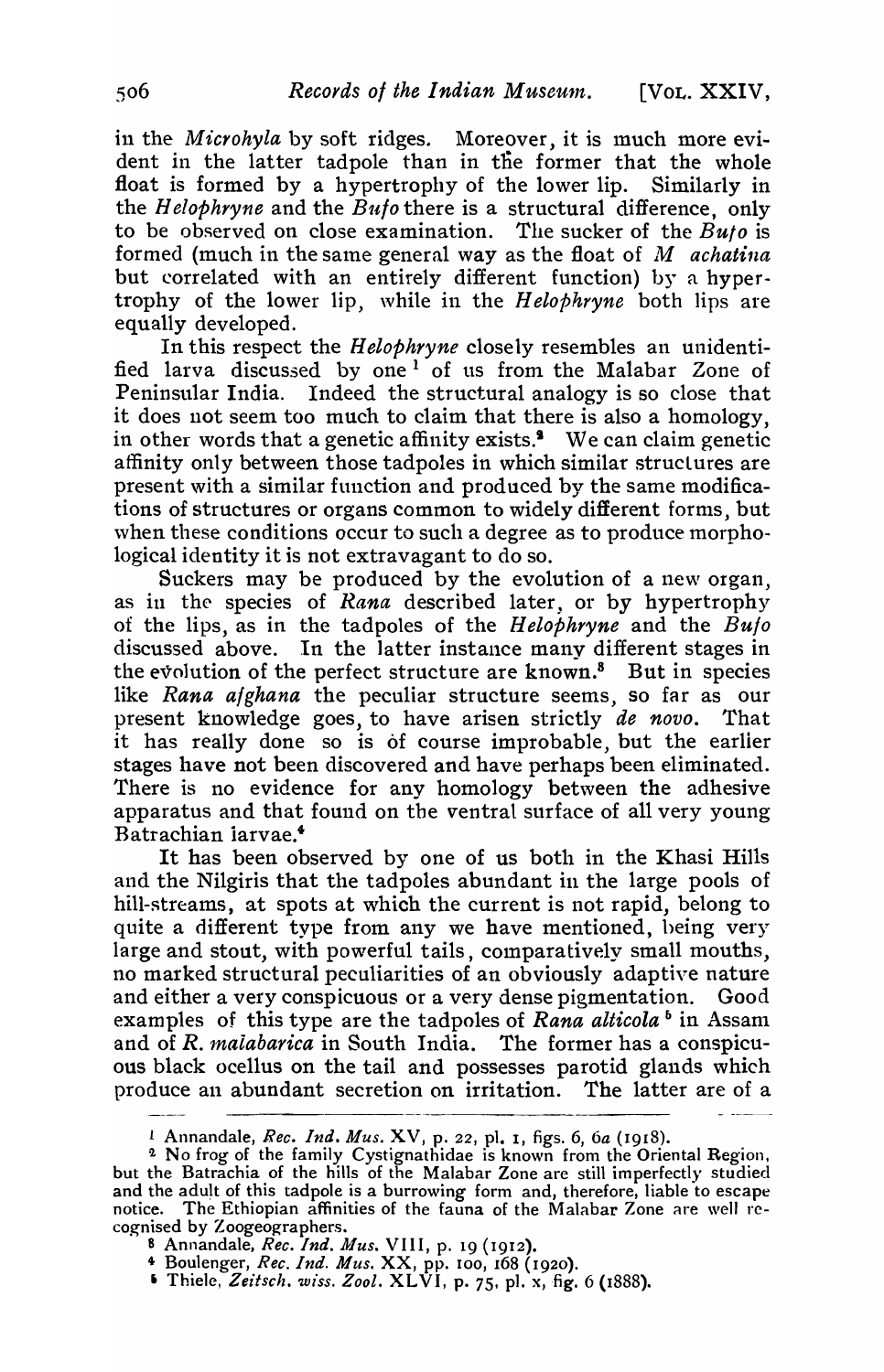## 1922.] N. ANNANDALE & S. L. HORA: *Parallel Evolution. 50 7*

dense and uniform black colour. Similar conditions are found as regards structure in the fishes of large pools of hill-streams, which are usually species with strong swimming-powers but not highly specialized, belonging to such genera as *Barbus* and *Barilius*.

The general analogy between the structure and form of these less specialized members of the fauna of hill-streams becomes in mally instances particular as between fish and tadpoles when the more specialized members, living in more peculiar conditions, are critically examined. We know of no exact parallel between the oral floats cf the larvae of *M egalophrys parva* and its allies and any similar structure in a mountain fish, but when we come to the production of adhesive organs many specific parallels occur. Between the enlarged lips and ventral mouth of several fish of the genera *Glyptothorax* and *Glyptosternum* and of tadpoles like those of *Bulo penangensis* there is. a close analogy, and just as we find the oral suckers in different stages of evolution in different species of tadpoles, so also do we find them in different fish of the suhorder Siluroidea. In the larvae, for example, of *Rana assamensis*  and its close allies the lips, though ventral and enlarged, are not greatly enlarged and the organ produced is not conspicuous. Almost every stage between this condition and that of *Buto benangensis* has been observed. Similarly in such species as *Glyptoster· num andersoni* and *G. jeae* the lips are comparatively small, while in other species of the same genus (e.g. *G. labiatum* and *G. blythi*) they are much more highly developed. In both groups the evolution can be correlated with life in waters of stronger and sttonger current.

It is, however, in the ventral suckers of certain tadpoles of the section Ranae Formosae<sup>l</sup> of the subgenus *Hylorana* on the one hand and similar structures in fish of the genera *Garra* (or *Discognathus)* of the family Cyprinidae and *Glyptothorax* of the family Sisoridae on the other that the closest analogy is to be sought, especially, so far as the fish are concerned, in the former genus.

We have thought it worth while not only to give a hrief general account of the convergence that occurs between these fish and tadpoles but also to consider the minute structure of the adhesive disc of such Ranid tadpoles as *Rana afghana* (Günther) *[=R. latopalmata,* Bigr.] and *R. livida* (Blyth) and to compare it in detail with that observed in the fishes of the genus *Garra* in which the modifications are of a similar nature and occupy a similar position on the ventral surface just behind the mouth.

The disc of *Rana afghana*<sup>2</sup> is a well-marked structure; it is almost as broad as the body and a little more than half its<br>length. The disc is provided with a free border except at the The disc is provided with a free border except at the anterior end, where the border is replaced by the posterior lip. The comparatively thin central portion of the disc in preserved

<sup>1</sup> Boulenger, *Rec. Ind. Mus.* XX, pp. 123, 130 (1920).

<sup>&</sup>lt;sup>2</sup> Annandale, *Rec. Ind. Mus.* VIII, pl. iv, fig. 3a.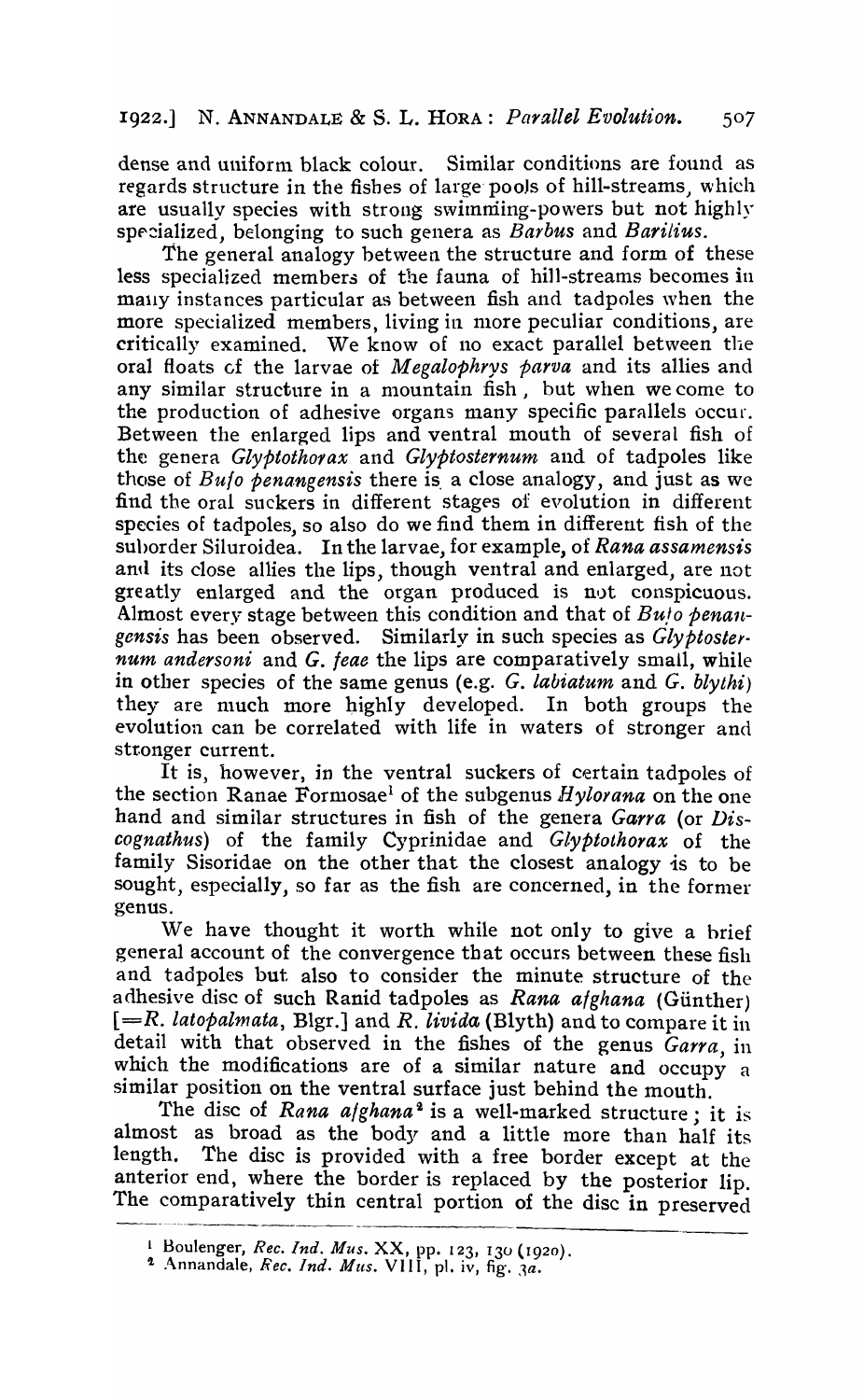specimens is as a rule depressed in the form of a saucer. Through the skin of this region are visible three large prominences, which on dissection are found to be the extremeties of two muscles and a tendon. They represent (i) a strong tendon (t) attached internally to the middle of the disc: it proceeds up wards for a short distance and then divides into two portions. which are both attached to the vertebral column: and (ii) two pairs of muscles composed of striated fibres which have similar attachments at both ends but are quite distinct from the tendon. By keeping the free border closely in touch with a fixed object and then raising the central portion of the disc by contracting the muscles, the animal can convert the whole structure into an efficient organ of adhesion by creating a partial vacuum between it and the fixed object. The function of the elastic tendon is to counteract too strong contraction, which might tear the delicate surrounding tissues.



FIG. I.-Disc and its musculature in *Rana afghana*.  $a$ . Slightly oblique lateral view of disc with its muscles and tendon. h. Anterior view of muscles and tendon after removal of disc.  $d = \text{disc}$ ;  $t = \text{tendon}$ ; *mus.* 1., and *mus.* 2. = muscles of disc. (cf. *Rec. Ind. Mus.* XXIV, p. 47, fig. 9b.)

The structure of the disc is precisely similar in the tadpole of *Ranao livida* to that in *R. a/ghana.* 

The mechanism of the disc is the same as that already described for the analogous structure in *Garra* 1 ; except that in the fish the central portion of the disc is raised by the elevation of the urohyal, without direct muscular action in the disc itself, which is decidedly callous as a whole.

The free borders are quite smooth in the tadpoles, but in a section of the tissue under a high power (fig. 2) it is observed that the outer cells are produced into minute processes which are greatly flattened near the base and are somewhat pointed towards the end. These are covered by a chitinized cuticle. Each of the spine-like outgrowths (s) is provided with a nucleus at the base. The rest of the epidermis *(ep.* d.) consists of a large number of nuclei irregularly scattered in a homogenous mass of cytoplasm. Below the epidermis is a loose connective tissue in which nuclei are present at irregular intervals. This tissue  $(c. t.)$  is formed of a series of minute fibres, which in the outer region run paralled to the epidermis, while internally they